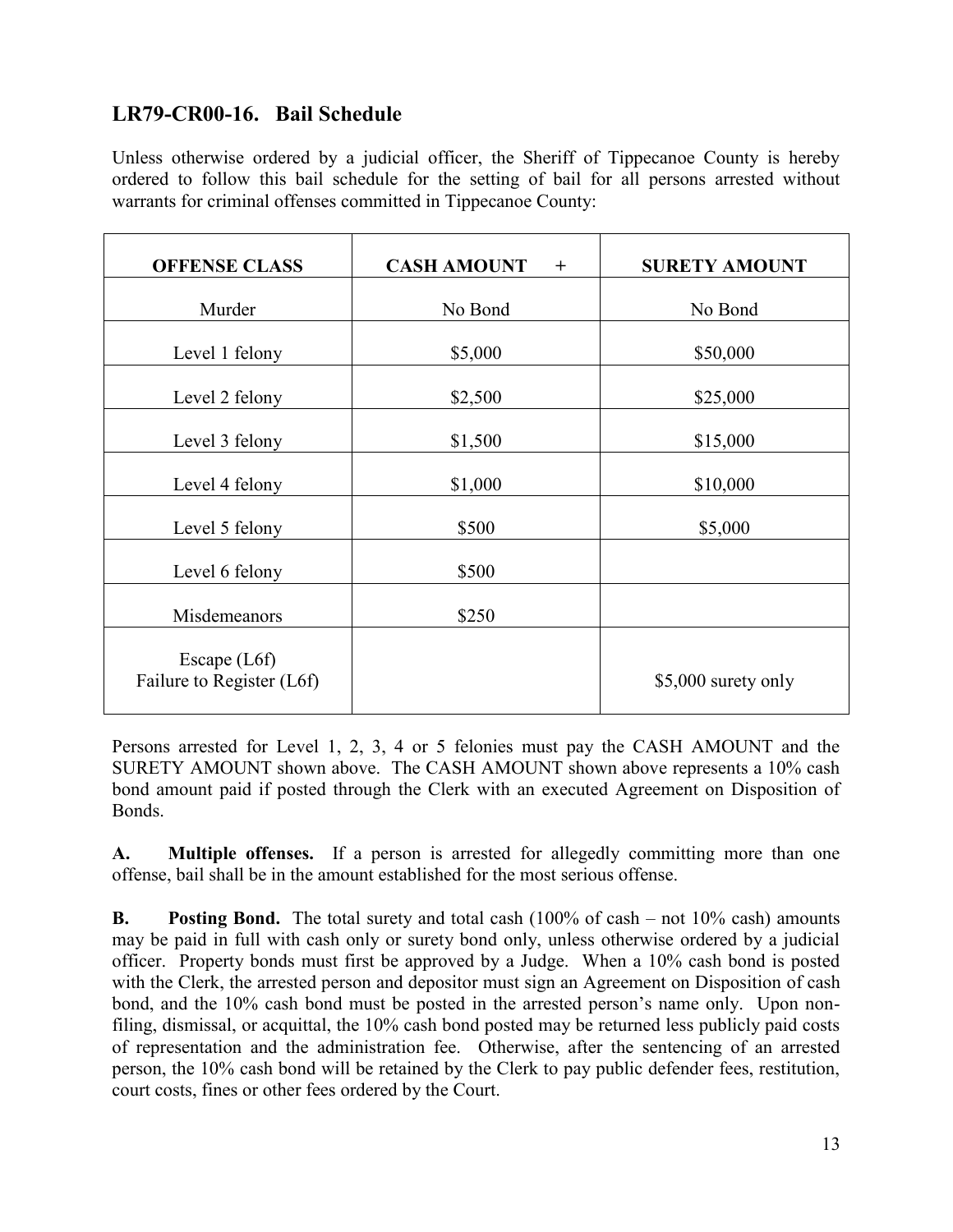**C. No bond until seen by judicial officer.** This bail schedule shall not be used for any person arrested for committing an offense, attempting to commit an offense, or conspiracy to commit an offense, listed below:

Child Molesting Child Solicitation Rape Criminal Deviate Conduct Vicarious Sexual Gratification Sexual Conduct in Presence of Minor Child Exploitation Child Seduction Sexual Battery Kidnapping of Minor Criminal Confinement of Minor Possession of Child Pornography Promoting Prostitution Promoting Human Trafficking of Minor Sexual Misconduct with a Minor Incest

In these cases, the amount and conditions of bail will be set by a judicial officer following a bail hearing in open court not more than forty-eight (48) hours after the person has been arrested, except if the person is arrested when the courthouse is closed, then the bail hearing will be held on the next working day. The Sheriff shall notify the Magistrate's Court and the Prosecuting Attorney's Office of any persons held without bail pursuant to this provision.

**D. No-Contact Order and 12 Hour Hold Required.** If a person is arrested for a "crime of domestic violence," a crime of violence (other than a driving offense) resulting in bodily injury to a victim, or a crime listed below, the person shall be detained for twelve (12) hours without the opportunity to post bond.

Battery resulting in bodily injury Aggravated Battery Domestic Battery Criminal Recklessness resulting in bodily injury Criminal Recklessness with a firearm **Strangulation** Criminal Confinement Custody Interference Intimidation Harassment Stalking Invasion of Privacy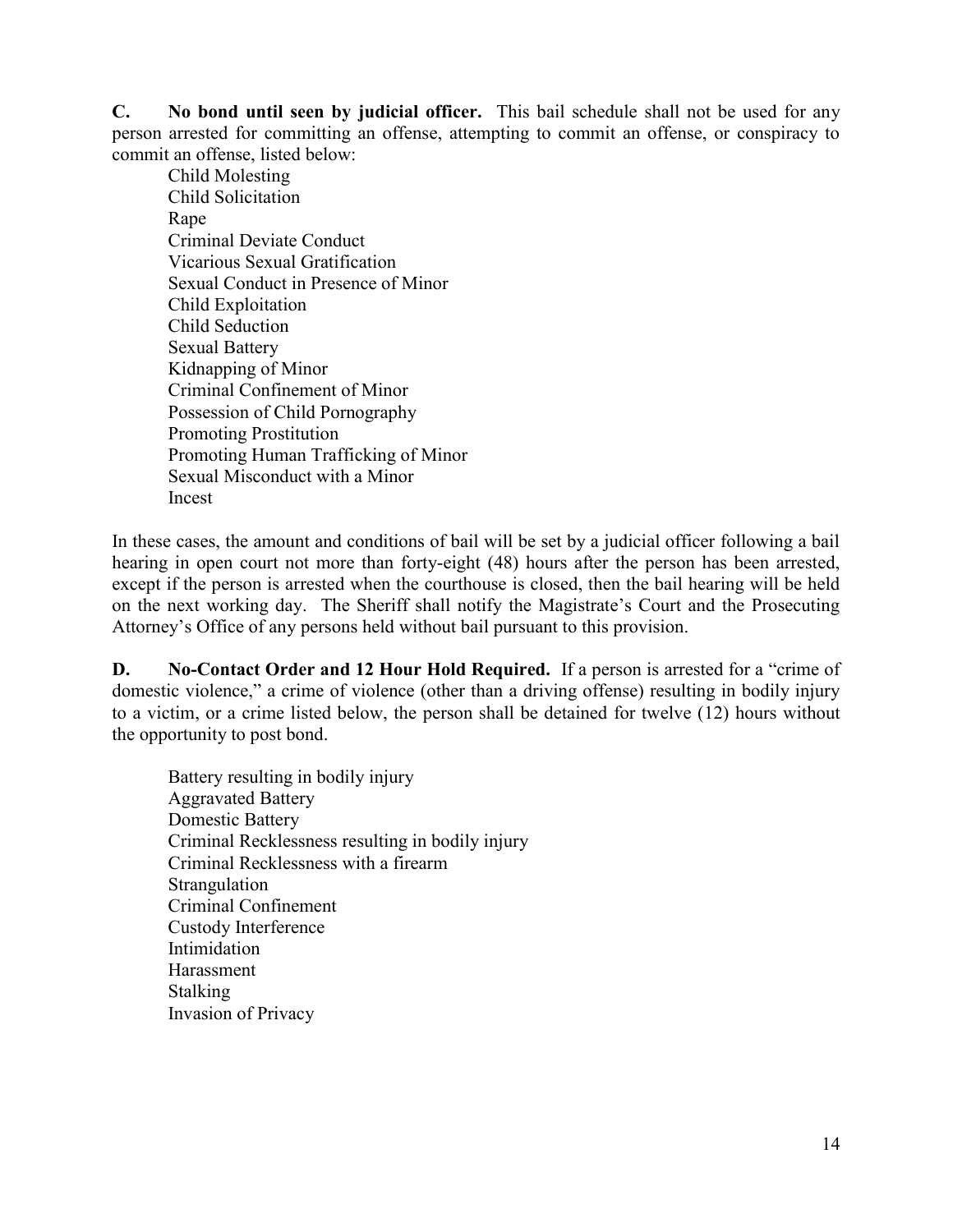After the expiration of twelve (12) hours, the person may be released upon the posting of bond in the amount set forth in the bond schedule above, and by signing and agreeing to follow a "10 DAY NO-CONTACT ORDER AS A CONDITION OF PRE-TRIAL RELEASE" as to the alleged victim(s), as set forth in Appendix A below. The person shall not be released without their signature, even if they post the monetary bond. When the person is released, the Sheriff shall provide notification to any alleged victims if so requested.

**E. Exceptions to the bond schedule.** All persons living outside Tippecanoe County or its adjacent counties (including Benton, Carroll, Clinton, Fountain, Montgomery, Warren and White) must post bond pursuant to the bail schedule above. However, the following exceptions apply to persons living in Tippecanoe County and its adjacent counties:

1. *Public Intoxication:*Hold 12 hours, then release on own recognizance if not impaired.

2. *Operating While Intoxicated or Operating Over Legal Limit (Misdemeanor):* Hold for time period specified below, then release on own recognizance.

| $.08 - .09$   | 3 <sup>1</sup><br>hours  |  |
|---------------|--------------------------|--|
| $.10 - .11$   | 4<br>hours               |  |
| $.12 - .13$   | 5<br>hours               |  |
| .14           | 6 hours                  |  |
| $.15 - .16$   | $7\overline{ }$<br>hours |  |
| .17           | 8 hours                  |  |
| $.18 - .19$   | 9 hours                  |  |
| .20           | 10 hours                 |  |
| $.21 - .22$   | 11 hours                 |  |
| .23 or breath |                          |  |
| test refusal  | 12 hours                 |  |
| $.24 - .25$   | 13 hours                 |  |
| .26           | 14 hours                 |  |
| $.27 - .28$   | 15 hours                 |  |
| .29           | 16 hours                 |  |
| .30           | 17 hours                 |  |
| .31 or above  | 24 hours                 |  |

3. *Minor Consuming (Class C Misdemeanor), Possession of Marijuana (Class A and Class B Misdemeanor), Possession of Paraphernalia (Class A and Class B Misdemeanor):* If not impaired at time of arrest, book-in and immediately release on own recognizance. If impaired or actively using at the time of arrest, book-in, hold a minimum of four hours (and longer if still impaired after four hours) and then release on own recognizance.

*4. Operating While Suspended (Class A Misdemeanor) or Operating While Never Receiving a License (Class C Misdemeanor*): Release on own recognizance.